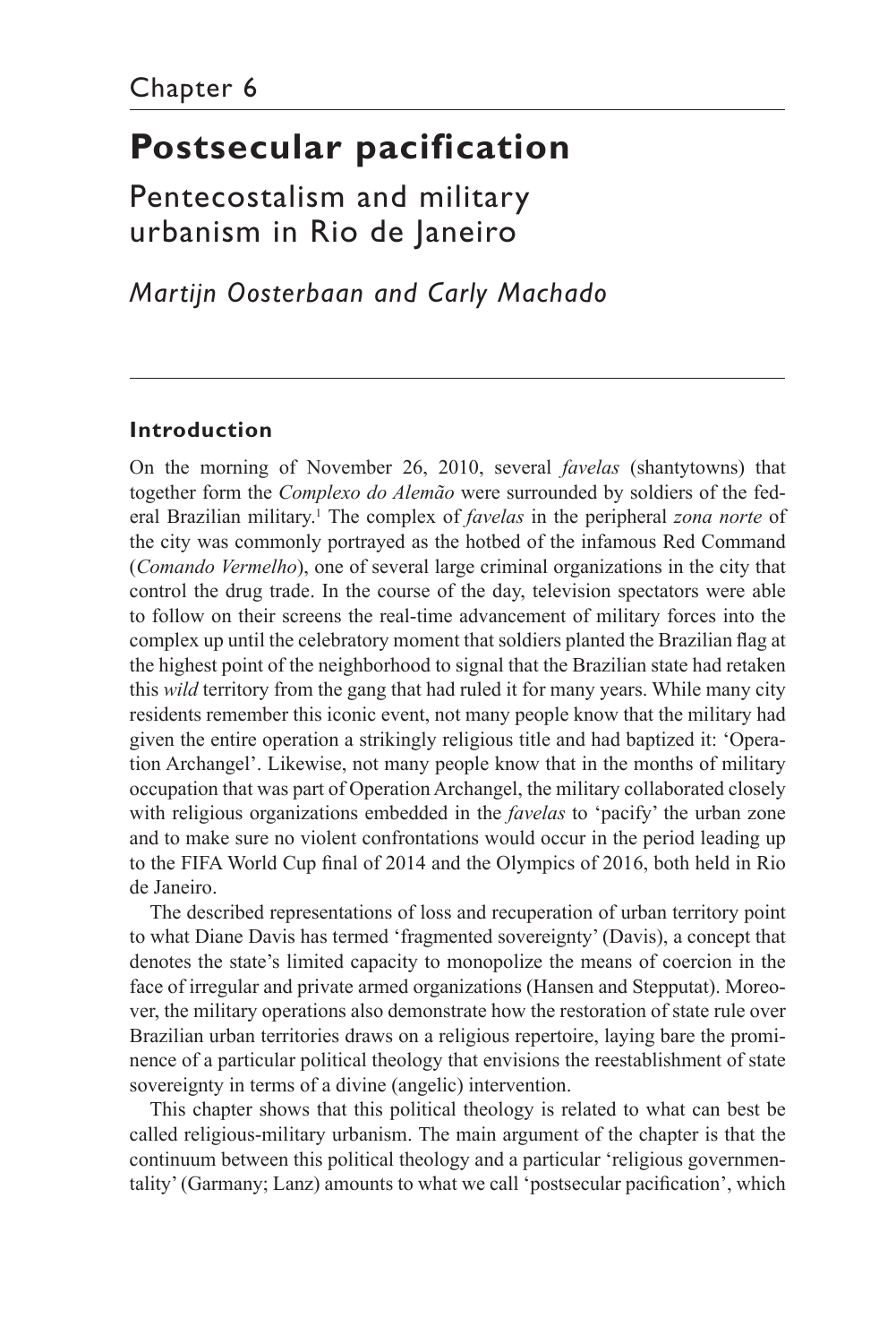we roughly define as the fusion of military interventions on national soil under democracy on the one hand and religious modes of governing urban territories on the other. To make this argument, this chapter by and large engages with two contemporary scholarly discussions – one centered on the militarization of urban life (Graham; Wacquant) and the other on postsecular urbanism (Beaumont and Baker; Berking et al.) – and we argue that insights harvested from these discussions should be united if we want to understand contemporary power and rule in Rio de Janeiro.

## **'Pacifying' Rio de Janeiro**

Reflections on military interventions in urban civil life in Brazil should not disavow Brazil's military rule that started in 1964 and lasted till 1985, yet in this chapter we focus on the post-dictatorial era, marked by the first democratic elections in 1988 and the embracement of a neoliberal economic ideology. Whereas the democratic transition reestablished boundaries between police and military action, theoretically preserving the latter for foreign threats, separations between the two were never absolute. In Brazil, police tasks are divided between the *Polícia Civil* – members of which perform investigations – and the *Polícia Militar –* members of which carry out surveillance and maintain public order. As the name suggests, the *PM* is closely connected to a military tradition of maintaining law and order, and in Rio de Janeiro the *Polícia Militar* has been responsible for many of the state's 'pacification' projects.

Beyond a questionable separation between police and military action, military forces have regularly been employed in urban security interventions. Rio de Janeiro, the second largest city of Brazil after São Paulo, has experienced different models of military occupation since the democratic turn, starting with the 1992 military occupation of Rio's *favelas*, implemented to 'preempt incidents' during the May 1992 International Earth Summit sponsored by the United Nations. Between 2008 and 2016, military forces were regularly employed in service of the so-called Pacification Policy, designed to maintain the city 'under control' during the Mega Events period – a period of successive events starting with the Pan American Games in 2007 and ending with the Olympics of 2016. Recently, in response to the bankruptcy of the state of Rio de Janeiro and the demise of the state security program, the city witnessed the so-called Military Intervention (2018) – a federal dispositive that put the army in charge of the city's police force for the first time in Brazil since it introduced its new Constitution in 1988. Though we find it very important to monitor the effects of this dispositive, this chapter focuses on the Pacification Policy and its effects.

The Pacification Policy by and large consisted of a public security strategy with three phases: first, the occupation of violent urban areas by military or other security forces (special forces of the state of Rio de Janeiro, for example); second, the (re)establishment of state presence via local police units – so-called UPPs (*Unidades de Polícia Pacificadora*/Pacifying Police Units) set up by the *Polícia*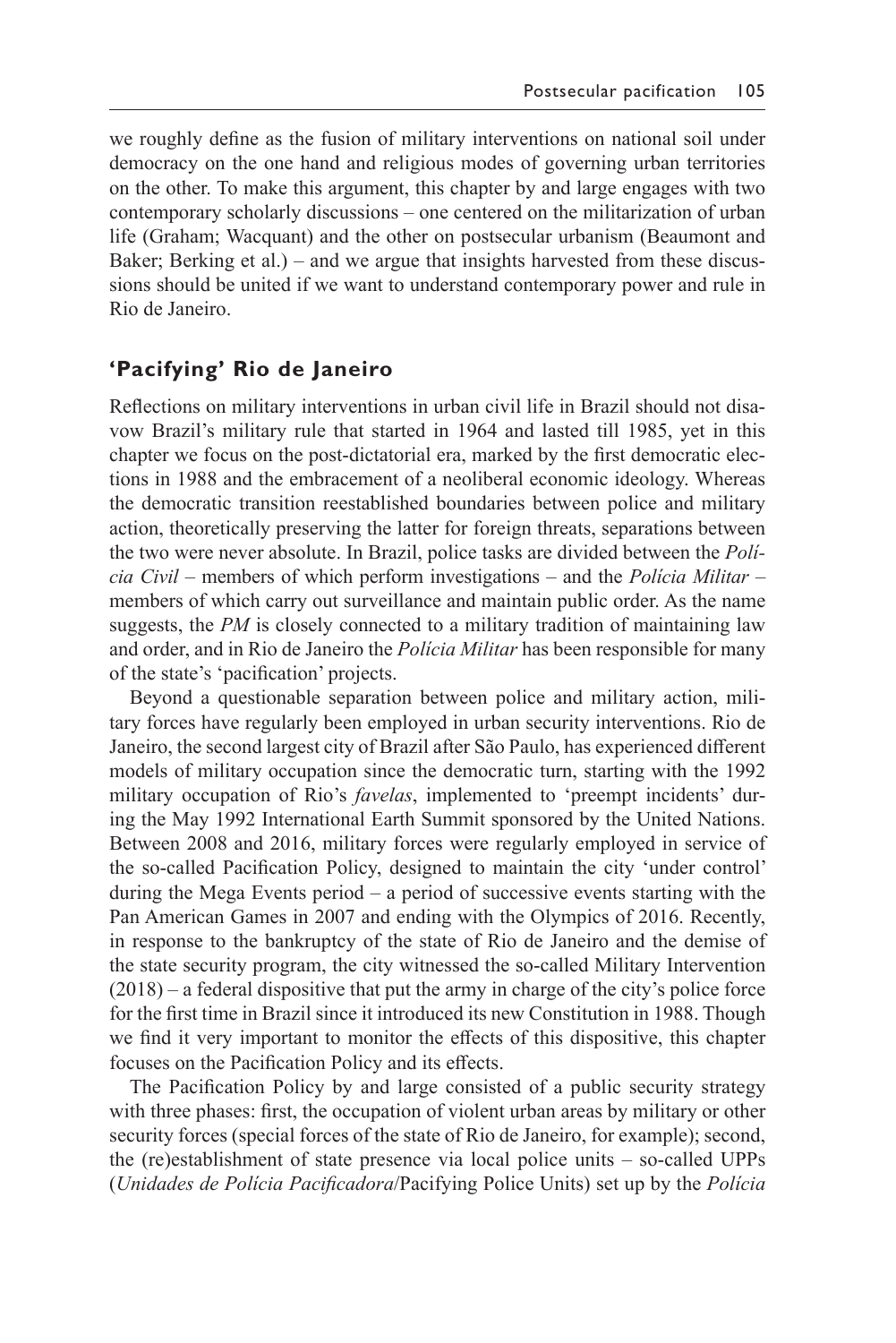*Militar* of Rio de Janeiro; and third, the implementation of social programs – at some point called 'social UPPs'. These social UPPs were designed as means to reorganize daily life in the occupied urban territories and to provide public services to the locality (electricity, water, education, medical support, etc.). Nevertheless, social UPPs were never truly installed, and during the course of the city-wide UPP program, the 'nonviolent', social face of the Pacifying Policy was formulated randomly, mainly in cooperation with cultural and religious actors, sometimes with state support and funding but certainly not always. Later, we analyze what the consequences were of this cooperation, but first we want to highlight what the focus on 'pacification' and the employment of the Brazilian military in urban territories tells us about the contemporary government of urban citizens.

As argued by different scholars in their recent book *Militarization in Rio de Janeiro: from pacification to intervention* (Farias et al.), the militarization of urban zones of Rio de Janeiro serves to shape a specific model of the neoliberal city, by means of a violent and warlike "governing of the poor" (Wacquant). Instead of investing in social programs, health and welfare, the ruling powers essentially maintain that private parties are better equipped to offer public services, since they have the capital and the expertise to do so. In effect, however, the neoliberal state primarily protects the flow of capital and the interests of businesses, while keeping the labor costs low. As stated by Wacquant:

the promotion of the market as the optimal contraption for organizing all human activities requires not only a minimalist "small government" on the social and economic front, but also, and without contradiction, an enlarged and diligent penal state armed to intervene with force to maintain public order and draw out salient social and ethnic boundaries.

(111)

In contexts where such boundaries and interventions are enmeshed with criminal violence (exercised by non-state *and* state actors), urban conflicts regularly take the shape of warlike combat, and representations of urban violence are frequently formatted to resemble warfare.

Stephen Graham has extensively described what he calls the "new military urbanism", which according to him entails "the extension of military ideas of tracking, identification and targeting into the quotidian spaces and circulations of everyday city life" (xii), focusing on "the task of identifying insurgents, terrorists and an extensive range of ambient threats from the chaos of urban life" (xiii). Graham draws our attention to the fact that this new military urbanism "incorporates the stealthy militarization of a wide range of policy debates, urban landscapes, and circuits of urban infrastructure, as well as whole realms of popular and urban culture" (xiv). We find his focus on everyday mediated urban culture especially enlightening. Graham warns us not to underestimate the reproduction of the experience of urban war via TV shows, movies and video games (Der Derian; Stahl),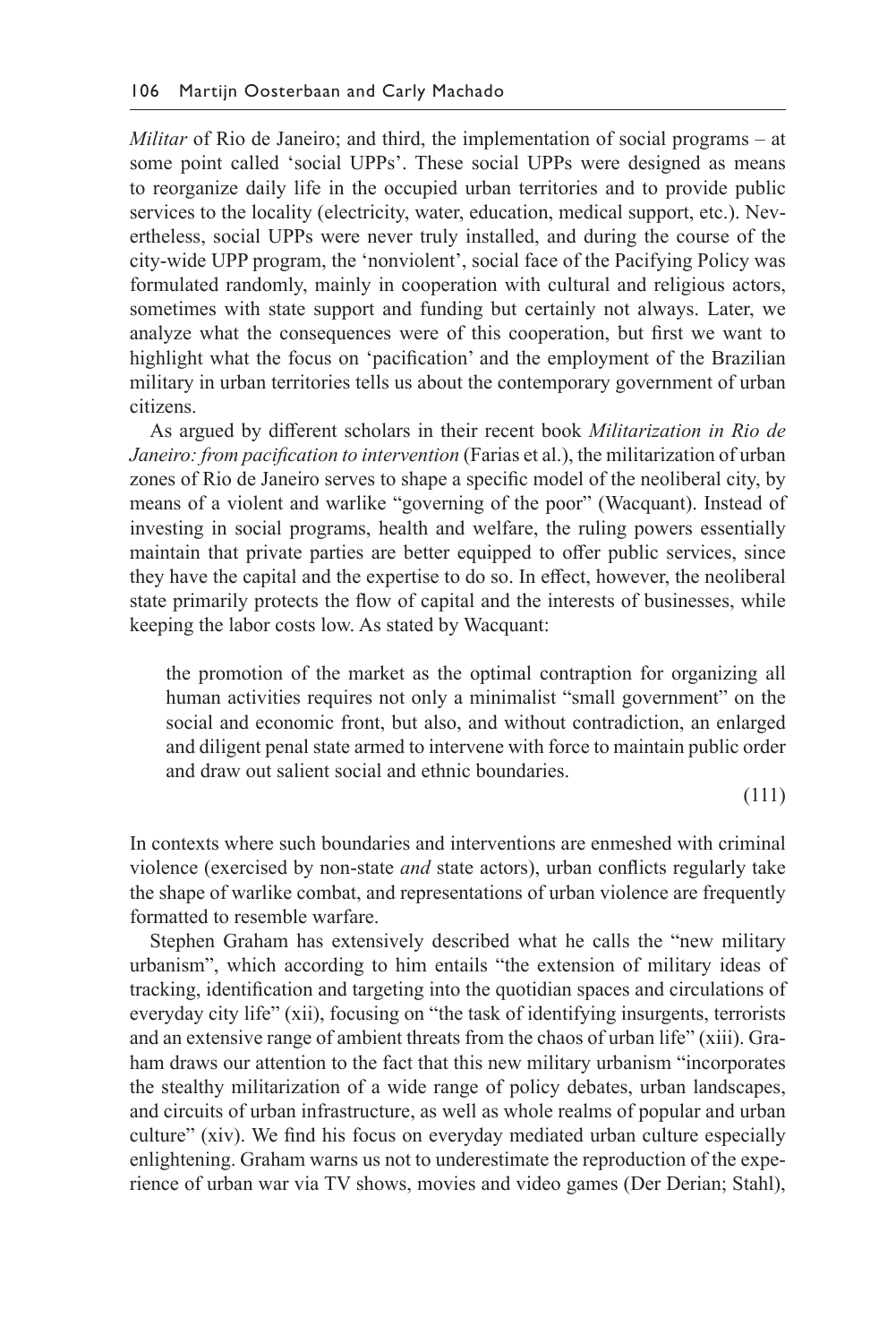since these media help to bring "military ideas of the prosecution of, and preparation for, war into the heart of ordinary, day-to-day city life" (Graham xiv).

Whereas we largely agree with Graham's take on military urbanism, his analysis appears to be embedded in a secular(ist) framework. When he discusses religious ideologies and organizations throughout his book, they feature predominantly as destructive forces that fuel the desire to annihilate city life (Graham 36–59). When he pictures religious groups, the adherents are fundamentalists that have entrenched themselves in urban zones (AlSayyad). Moreover, the governmental apparatus, including the military, is assumed to be non-religious or at least non-partisan. Our short introduction and our earlier work (Lanz and Oosterbaan; Machado, "É muita mistura") show that such a secularist presumption is problematic. Social life in many large cities throughout the world display fusions between neoliberal and religious ideologies that reshape the urban infrastructure and produce new types of religious subjects that are both thoroughly urban and pious (Deeb and Harb). Instead of presupposing that religion is to be found outside the processes that comprise new military urbanism, we propose to open up our perspective and investigate when and how religious groups, practices and ideologies become part of the "militarization apparatus" (Farias et al.). As we will argue in more detail later, one especially has to take the spectacular growth of Pentecostalism into account when discussing the urban transformations of Rio de Janeiro of the past decades.

Before discussing in more detail what Brazilian Pentecostalism is and how it has become part of Rio's new military urbanism, we want to draw attention to an approach commonly known as 'postsecular urbanism'. By and large, scholars that adhere to this approach (Beaumont and Baker; Cloke and Beaumont) offer a model of contemporary urban life that includes religion and helps us to understand neoliberal cities such as Rio de Janeiro. As we will see, this approach can be helpful but also displays a certain bias towards Western societies, or, at least, appears to have certain presuppositions about what kind of roles religious organizations can adopt.

At the heart of postsecular urbanism lies the acknowledgement that theoretical reflections regarding religion and urban space should move beyond the secularization thesis that has reigned in urban studies for a long period (Olson et al.) and to recognize religion as a constitutive force of modernity. Contrary to the expectations, contemporary cities around the world exhibit the (re)emergence of public forms of religion, and we are witnessing new cross-fertilizations between social domains that were formerly understood as separate (Braidotti et al.). As Justin Beaumont, one of the first scholars to write on 'the postsecular city' has argued, a new conceptual frame was indispensable to describe the "interconnectivities between diverse social realities [. . .] that were limited to hitherto totalizing and prevailing notions of modernization and secularization" (7). We agree with those who state that the category 'postsecular' can be misleading when it is taken to mean that religious practices and institutions did not form part of the modern governmental apparatus in the recent past (Stack et al.), but we believe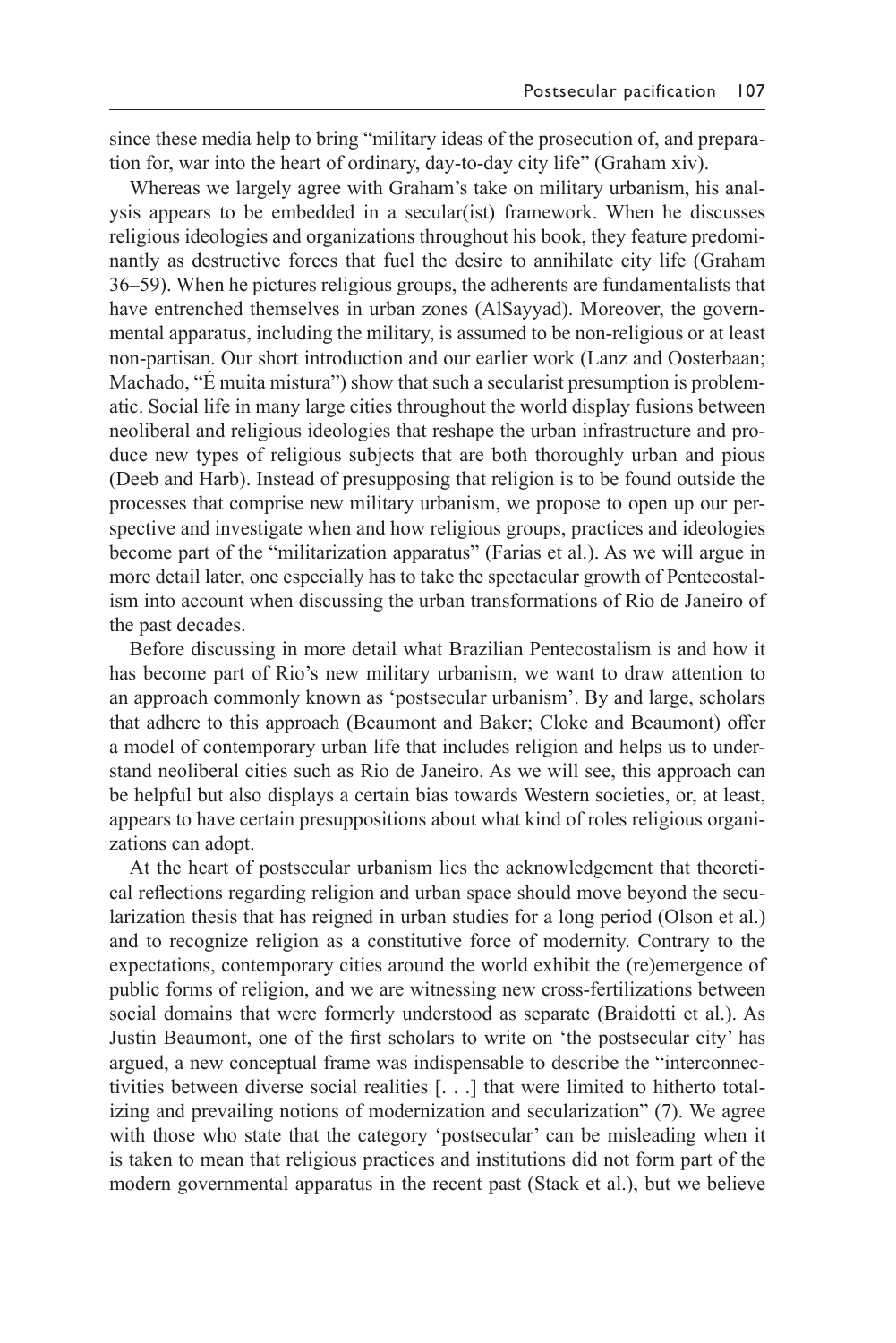the concept has currency precisely because it can highlight that categories such as 'religion' and 'the secular' are part of governmental (state) practices. Moreover, a postsecular *perspective* (Oosterbaan, "Public Religion") brings attention to the recent changes in the relations between state and religious institutions and the ways in which these relations are perceived and represented (in popular media and in scholarly reflections).

Although postsecular urbanism has developed in different directions, the forerunners of the approach pointed out that, in the face of weakening welfare states under neoliberal policies, governmental agencies in cities in Europe and the United States started to turn to religious institutions ('faith-based organizations') and invited them to provide care, welfare and justice to city dwellers (Beaumont; Beaumont and Baker; Cloke and Beaumont). According to several of the proponents of this take on postsecular urbanism, the turn could be understood as a 'rapprochement' of secular and religious institutions involved in the regulation of social life (Beaumont; Cloke and Beaumont).

Whereas we do not regard religion primarily as a reactive force to neoliberalism, and we think there is great historical variation to what extent religion was separated from state institutions, we do see that one of the effects of urban neoliberalist adjustments is that governmental agencies that are constitutionally described as secular actively seek new collaborations with religious institutions in an attempt to regulate social life. Nevertheless, in order for us to perceive these collaborations we have to shed the assumption that the goals and effects primarily involve care and welfare; the rationale of the rapprochements can also be security and control, for example. Here, we aim to elucidate how state and religious institutions collaborated and conjointly formed the 'pacification apparatus' characteristic of the Pacification Policy era of 2008–2016. This pacification apparatus, or "governance dispositive" (in Foucaultian terms) consists of discourses, practices, institutions, groups and moralities entangled in many different ways (Machado, "É muita mistura"; "The Church Helps"), with the general aim of identifying, targeting, transforming and/or removing particular violent actors from urban neighborhoods.

## **Operation Archangel and Pentecostal pacification**

Religious groups and practices were mobilized by means of many different strategies during the pacification period in Rio de Janeiro, and the Brazilian army was one of the state institutions that planned and managed the incorporation of religious actors in the pacification process. During the first phase of the Pacification Policy, which focused on the 'occupation' of urban territories, the Brazilian military played a very important role in cooperation with various other public security forces. This was especially noticeable in two conglomerations of *favelas*: Complexo do Alemão and Maré. Military involvement in the securitization of these two areas caused an unprecedented situation in Brazil: military forces remained in the Complexo do Alemão for 19 months with a contingent of approximately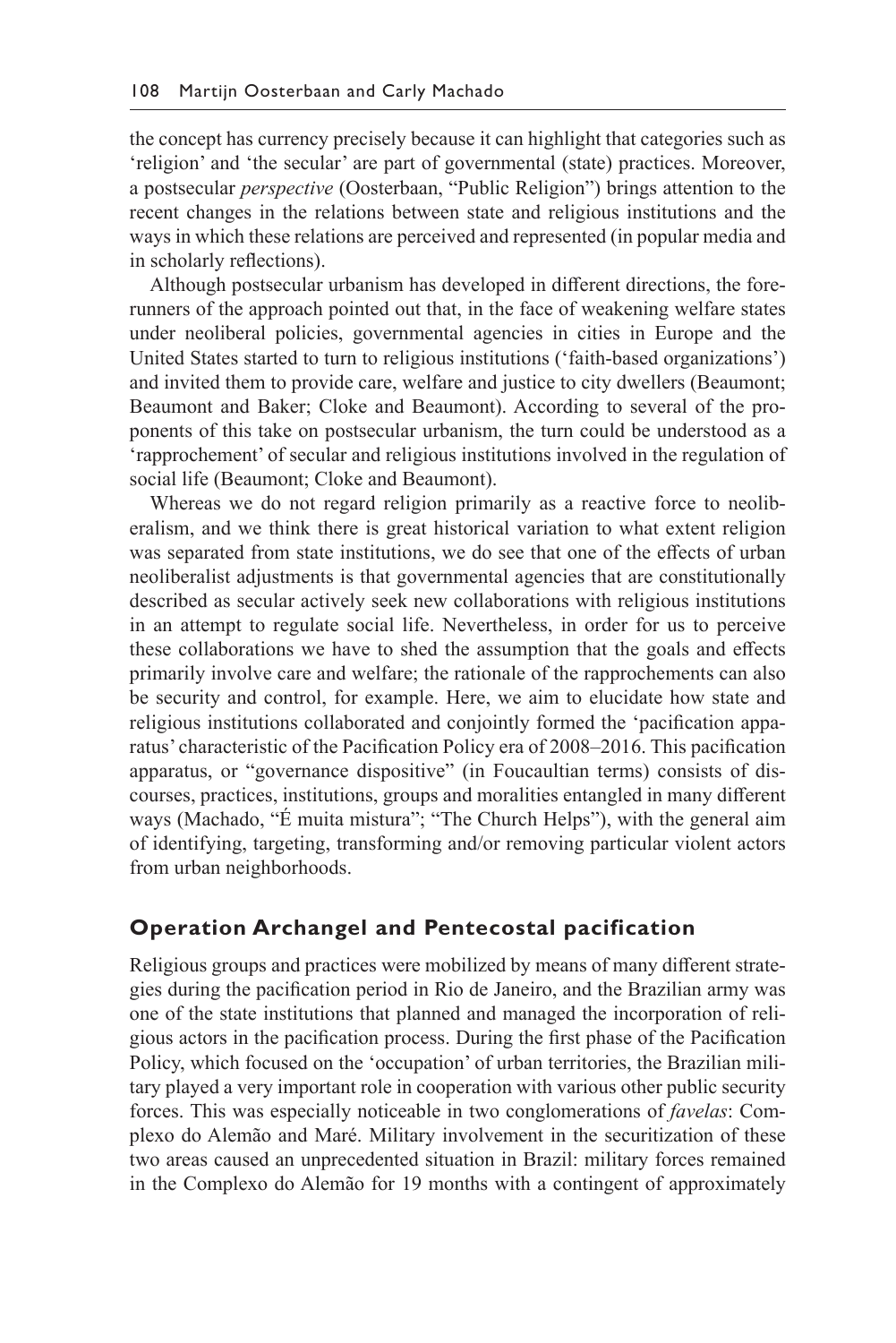1,800 soldiers, which is by far the longest period of urban occupation by national military forces on Brazilian soil. In Maré, military forces remained 15 months, and during this period they stationed a total of 2,400 soldiers in the area.<sup>2</sup>

From the outset, the military operation at Complexo do Alemão involved Pentecostal actors and practices. In March 2011, not long after the military forces had entered the complex, the military helped to organize a spectacular rock music concert at the biggest football field of the complex – ironically known as '*o Campo do Sargento*' (Seargant's Field). The show was formally presented as part of a health campaign against *Dengue* – a tropical virus carried by mosquitos – and the show's official title was 'Rio against Dengue'. Besides the military, the event was supported by the state's secretary of health, the well-known NGO called *Afro-Reggae* and a cosmetics company. Strikingly, the show headlined a famous Brazilian evangelical band called *Ministério Diante do Trono* (Before the Throne Ministry). While both the religious field and the music market are rapidly changing in Brazil, in 2011 distinctions between so-called *música gospel* (evangelical music) and *música secular* (regular/secular music) were still drawn relatively sharply, and at the time one would not easily encounter performances of evangelical bands at events that were not explicitly known as evangelical or Pentecostal, let alone at an event organized by different state institutions and non-religious organizations.

Based on our earlier work on the rise of Pentecostalism in the city's *favelas* we see the choice to invite Diante do Trono as an outcome of the cultural dynamics that made Pentecostalism popular in the first place. In the decades before the pacification, Pentecostalism had started to present itself as one of the few (if not the only) answers to the violence that haunted *favelas* as a result of police corruption and gang competition (Oosterbaan *Transmitting the Spirit*; Teixeira). Conversion within a born-again Christian frame allows for a powerful experience of personal salvation, and it is one of the few accepted explanations that gang members can employ to negotiate their withdrawal from gang life. Armed with a language of redemption, *favela* residents that have been involved in illegal activities regularly preach that only God can end the misery and hardship of a life of crime, and this message has attained currency outside Pentecostal circles, such as, for instance, in the state institutions involved in Rio's pacification project.

The pacifying potential of Pentecostalism finds its material manifestation in a number of cultural practices, and *gospel* music is one of the major amplifiers of the popular religious sentiments related to urban violence (Oosterbaan, "Sonic Supremacy"). During Rio's 'pacification' years, Diante do Trono revealed itself as part of the gospel industry, which the Brazilian state could employ as the 'cultural' element of their physical presence. Moreover, the Diante do Trono repertoire reflected both the soothing, pacifying gesture of the state's institutions *and* their forceful capacity to produce order. This was very visible and audible during the 'Rio against Dengue' event, which both authors witnessed live. Before the start of the performances and speeches, armed soldiers and several tanks surrounded the *Campo do Sargento* site where the event took place. The somewhat grim ambience of the cultural event provided the counterpoint *and* enforcement of crucial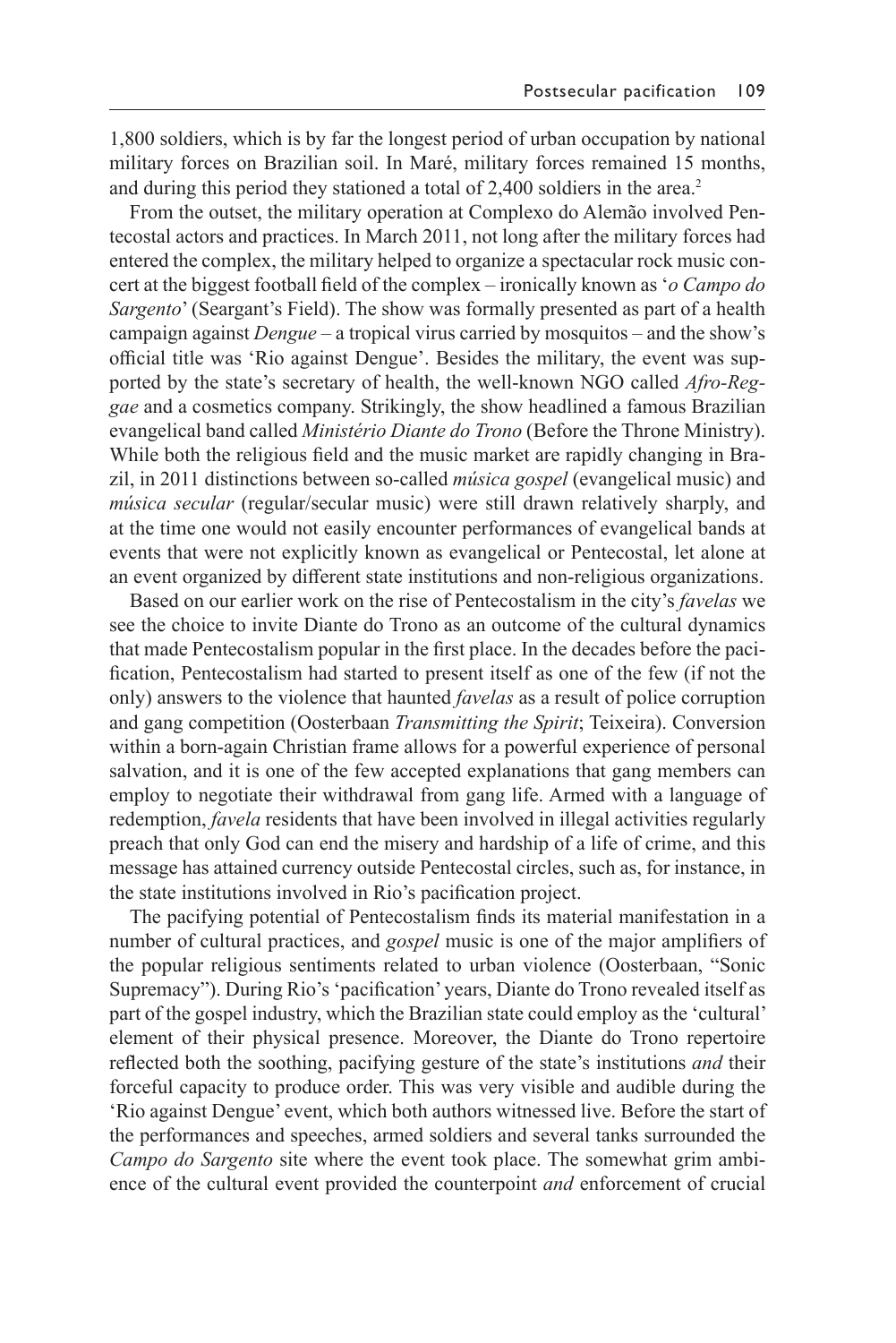elements of the Diante do Trono performance. Ana Paula Valadão – singer, leader and pastor of the gospel band – has a very sweet voice, and in gospel circles she is generally known as one of the singers that has the 'voice of an angel'. The opening songs of the show reflected this quality of her voice as she sang softly and comfortingly, while her lyrics emphasized God's forgiving nature in the face of sinners. Meanwhile, the tanks and soldiers formed a disturbing counterpoint to the band's soothing tone. However, during the performance, Ana Paula's lyrics emphasized less God's compassion and more His wrath. Simultaneously, the stage lights became more intense, the tone of her voice turned from sweetness to braveness, and the musicians started playing fiercer and louder. All of a sudden, the gospel performance became much more confluent with the military environment and the army's display of power. As we see it, Diante do Trono's performance on the one hand outlined and legitimized the state's forceful presence as representation of God's order – referring to His sovereign position as King of Kings – yet on the other hand maintained a Christian model of subjectivity that is frail and vulnerable, always at risk of becoming part of the "world of crime" and thus in need of guidance.

These sketched religious elements remained integral parts of public security strategies during the entire pacification period, even though they were not very visible to the broader public of the pacification spectacles we briefly painted in the opening of this chapter. Spectators that followed the state's display of power via mainstream media were rarely confronted with the messiness of daily life in the *favelas* or with the local understanding of the transformative powers of Pentecostalism. Nevertheless, on the ground, Pentecostalism was central to the military 'occupation' of territories, bodies and souls, and arguably the military's appropriation of Pentecostal tropes and practices produced a new form of *favela* governance that leans heavily on both military and Pentecostal references.

This new governance dispositive came into being as the result of the (*gospel*) events and staged performances we described earlier but also as the result of a number of other kinds of state interventions. Following their spectacular arrival, the Brazilian military drafted a long-term strategy to remain at Complexo do Alemão for a considerable amount of time. However, being trained as combatants and not as policemen, military personnel encountered a major difficulty during their urban intervention on their own soil: how to identify the 'enemy' outside the context of war. In the words of Colonel Vladimir Schubert Ferreira:

The greatest difficulty we have here is to act against Brazilians. It is different from other typical military operations, where we have a definite physical enemy in uniform. In urban confrontation, we cannot see the enemy on the other side. The trafficker, the thief and the suspects are among the people.<sup>3</sup> (Zaluar)

The possible involvement of everybody and anyone with drug trafficking (an image frequently reproduced in mainstream media) made the task of identifying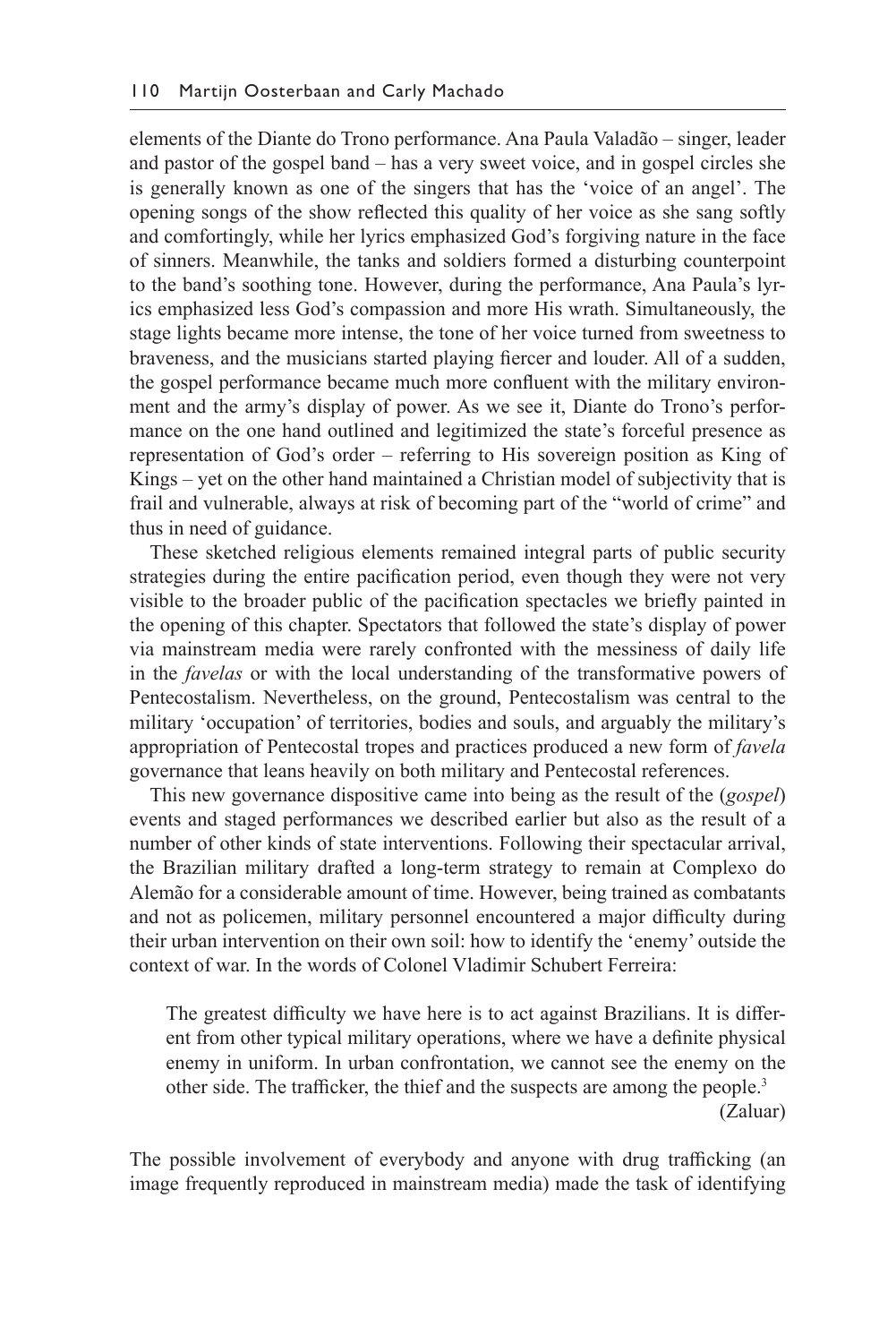the "good citizen" very complex in the eyes of the military. Faced with the difficulty to identify the "enemy", military intelligence officers defined religious belonging as the key moral indicator that could separate the "good guys" from the "bad guys". Local communitarian engagement, political action, and even the local status of "*trabalhador*" (worker) could not count any more as defining features of the good citizens and religious identification emerged as an important marker of difference.

Moreover, during the UN peacekeeping mission in Haiti, the Brazilian army learned that pacifying practices demand more than enemy identification, weapons and brute force. One also needs symbolic, cultural and political devices to secure and control occupied territories.<sup>4</sup> To employ such devices, military intelligence planned and executed strategic actions that are formally known as ACISO – an acronym for Civic-Social Actions. These actions consist of events held inside occupied territories, where the extensive logistic-human military structure makes way for different activities and projects, such as medical, dental, veterinary, legal, educational, recreational and religious services. Such events became extremely common in Haiti, and they were later replicated in Complexo do Alemão, and Maré (Gonçalves).

In line with the prevalent religious identification of the good citizen, the military also sought active collaboration with local religious leaders in Complexo do Alemão.5 The Eastern Military Command (*Comando Militar do Leste* – CML), in charge of Operation Archangel, understood that local religious actors could play an important role in mediating tense relations between soldiers and residents. At the time of Operation Archangel, the Eastern Military Command had eight chaplains in the field: five priests (Catholic) and three pastors (Protestants), who along with the chaplains of the military police of the state of Rio de Janeiro (also only priests and pastors), carried out the religious assistance of the troops. Relatively quickly after the occupation and the 'Rio against Dengue' event, in mid-August 2011, the Eastern Military Command extended the tasks of their evangelical and catholic chaplains and made them establish relationships with local religious leaders – most notably Catholics and Evangelicals – to establish partnerships that would allow the organization of Civic-Social Actions.<sup>6</sup> The choice to establish partnerships with religious interlocutors in the field was due to the military's explicit distrust of inhabitants associated with local residents' associations and NGOs. According to the military, members of these organizations were "conniving with the traffickers" and therefore considered 'contaminated'.

In the course of Operation Archangel, three types of actions were designed by the Eastern Military Command chaplaincy: 1) local events of a religious-civic nature, on dates such as Children's Day, Christmas day and Easter, to organize and publicize the partnership; 2) training courses for local religious leaders, aimed at strengthening their participation in the pacification process, which covered a diverse range of topics such as: mediation of conflicts to establish a so-called Culture of Peace, substance abuse, domestic violence, Christian social doctrine and themes related to entrepreneurship such as management and fundraising;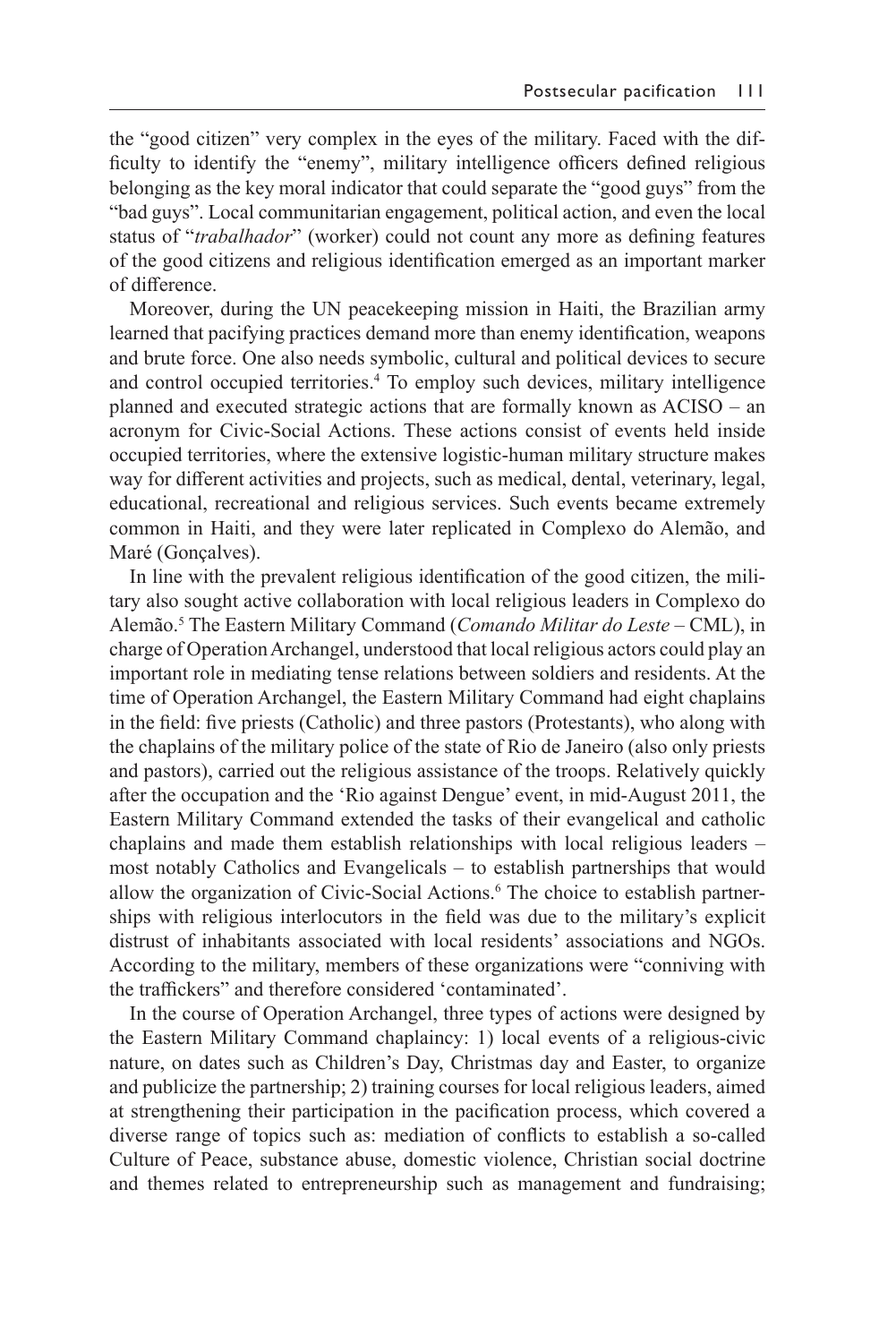3) the formation of local chambers of religious leaders that were involved in the pacification to deliberate on territorial issues and to communicate their wishes with the public authorities. To this end, local religious leaders were invited to meetings at the main base of the Operation Archangel, near Complexo do Alemão (Esperança).

The military-religious partnerships during the pacification period bring us back to elements of the new military urbanism that Graham described and to discussions on postsecular urbanism. According to Graham, such military urbanism commonly involves the extension of military ideas of *tracking*, *identification* and *targeting* into the quotidian spaces and circulations of everyday life in the city in order to identify *insurgents*, *terrorists* and an extensive range of ambient threats in the 'chaos' of urban life (Graham). While most analyses on the relation between religion and policies in the context of postsecular cities focus on policies of care, the pacification era in Rio de Janeiro demonstrates that neoliberal urban transformation (under the umbrella of upcoming sports mega-events) forged new relations between religion and *policies of order and control*. Religious belonging was activated as a meaningful strategy of military *tracking* during the military's presence at Complexo do Alemão, and religious leaders were *identified* as 'trustful partners', not contaminated by crime and violence. After the identification of religious leaders as 'good partners' in the field of battle, agents of the Brazilian military started to train religious leaders to secure their roles as mediators, warranting a future sociability in the *favela* based on a 'Culture of Peace'. In other words, instead of identifying religious actors as a danger to the city, the Brazilian military employed religious ideologies and organizations as a path to peace and discipline in the context of a militarized city.

In no way do we want to suggest that the Brazilian army turned 'religious' in itself or that the strategies they developed to occupy the urban territories were homogenous or entirely planned before their entrance into Complexo do Alemão. However, it is clear that Brazilian army chaplains involved in Operation Archangel quickly changed from actors employed to take care of the troops to actors that could better be understood as members of the army's intelligence team, strongly skilled in the task of reshaping local associative networks, cutting dangerous connections between suspicious groups and establishing safe and fruitful partnerships with religious actors in a pacified context. In addition, it is striking that the Brazilian military employed Christian Salvationist nomenclatures for their urban operations on home soil. Four years after the start of Operation Archangel, the title of the occupation of Complexo do Alemão, the Brazilian military commenced *Operation San Francisco*, which entailed the recovery and occupation of another infamous set of *favelas* in Rio de Janeiro – an urban area known as Maré. Both operation titles employed a markedly Christian understanding of subservience and sovereignty in a supposedly secular context and also came very close to Christian promises of rebirth, projected on whole urban territories.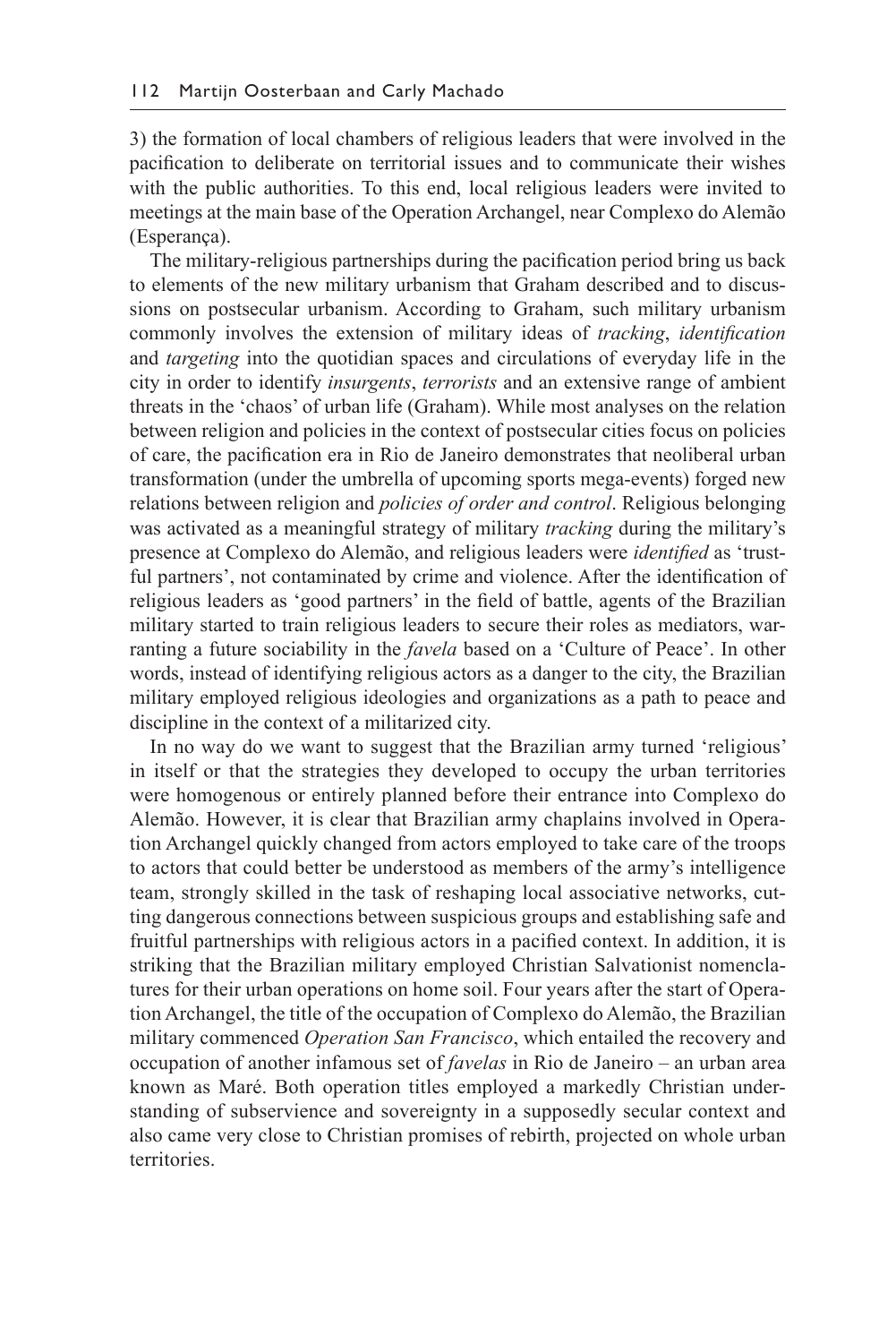#### **The** *counter strike* **pastor**

While the relations between the Brazilian military and urban Pentecostal churches are new, the Pentecostal churches in Rio de Janeiro have been employing a language of warfare for a considerable time now (Montes; Mafra). In accordance with historical trajectories of Christianism worldwide, Brazilian Pentecostal churches recurrently frame their urban presence as part of a 'spiritual battle', and this frame is full of quasi-military references. Beyond the generic deployment of warfare symbolism, Pentecostal churches in Rio de Janeiro embed their language and practices in a social context of actual lethal violence that is the result of armed struggles over urban territories and the drugs market (Oosterbaan *Transmitting the Spirit*).

Nevertheless, we perceived a transformation and a strengthening of the cultural cross-fertilizations between Pentecostal practices and organized violence in the urban peripheries in the past decades. Pentecostal drug dealers (Cunha), Pentecostal police officers (Machado, "Morte, perdão e esperança") and Pentecostal pastors (Machado, "Conexões e rupturas urbanas") gradually have become *the* central characters in the urban contestations in cities such as Rio de Janeiro, and Pentecostal practices have become increasingly more characterized by explicit military elements such as uniforms, guns and vocabularies. Moreover, the bridges connecting church practices and state security policies have become ever stronger.

One of the Pentecostal churches that is exemplary of the religious-military urbanism we encounter in Rio de Janeiro is the *Assembléia de Deus dos Últimos Dias* (*ADUD*, Assemblies of God of the Last Days). ADUD is well known in Rio de Janeiro as the 'ex-bandit' church. Its pastor – Marcos Pereira – was one of the first Pentecostal leaders in the city who spectacularly showed his presence in territories perceived as violent and dangerous. Pastor Marcos Pereira preached in prisons and police stations, interrupted *carioca* funk parties in *favelas* and turned them into open-air Pentecostal services, and he and his missionaries were well known in the peripheries of Rio because they frequently 'rescued' bandits from the so-called drug gang death courts.

Over the years, pastor Marcos created his own type of exorcism ritual aimed at a particular target population: criminals that reside inside the overpopulated prisons or in the city's *favelas*. He customarily waves his jacket over a row of people lining up, who subsequently fall to the floor, a sign that they are demon-possessed. In order to expel the devil, he successively blows in the direction of these people, who then stand up, liberated of the evil spirits that possessed them. While some people lay down calmly, others display demonic possession explicitly and (performatively) resist the pastors' attempt to expel them. Those evil spirits whose presence has been revealed frequently display criminal behavior, mimicking the use of guns with their hands and challenging the pastor with offensive words. In such cases, the exorcism ritual can become more violent and more military-like. The pastor frequently impersonates a soldier, a spiritual police officer fighting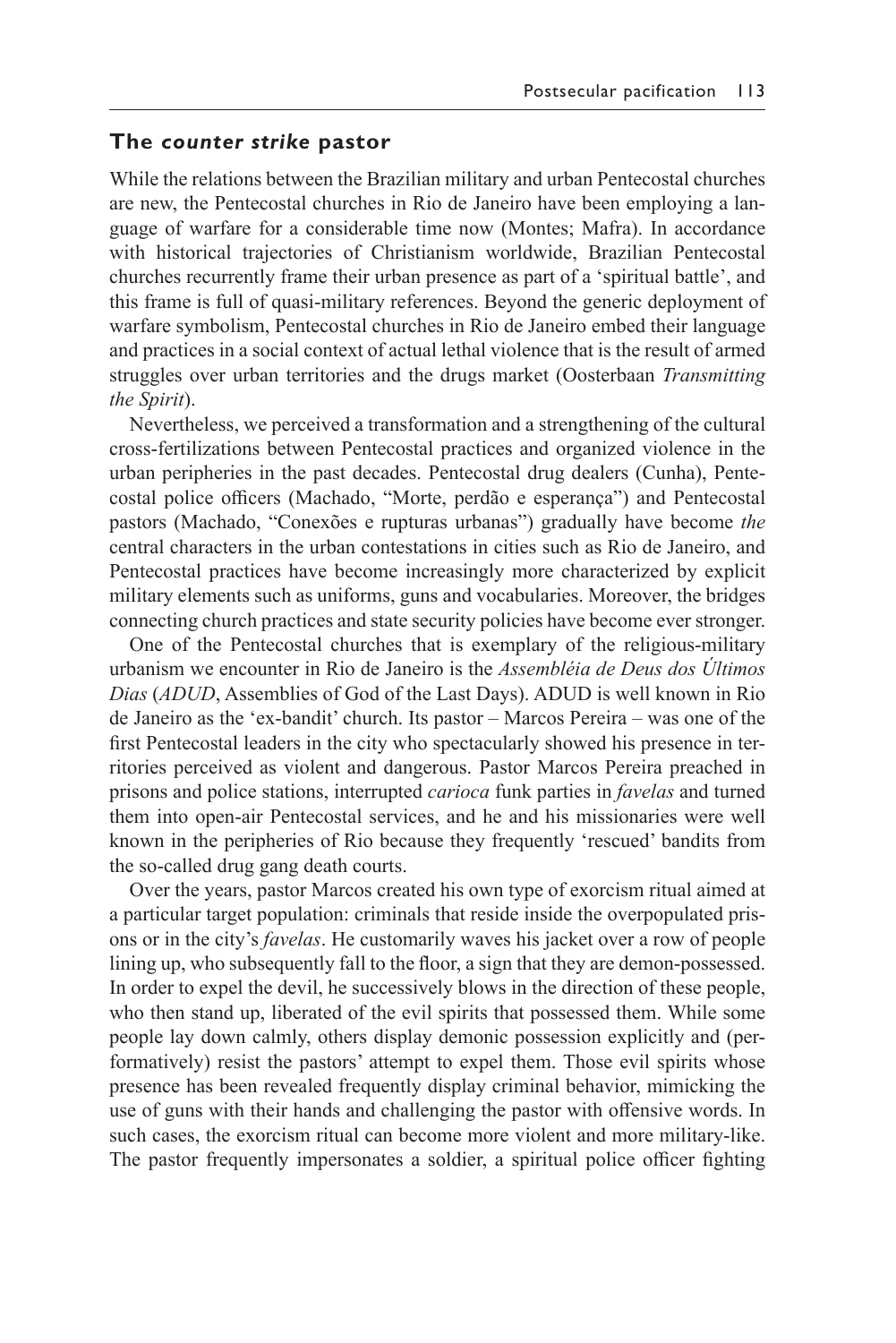against the spirit of crime, holding and shaking the person's head, or even 'shooting' the person with his Bible while mimicking gunshots (shouting '*pow, pow, pow'*) until the 'devil of crime' leaves the subject's body. With his performance, pastor Marcos communicates that the subject is not a criminal, but someone who is possessed by a spirit that forces him or her to commit crimes and he signals that it is necessary to use force to free the possessed soul. At one point, the pastor claimed he had a '66 caliber gun', referring to the Bible and its 66 books. In the past years, individuals have produced video clips about the pastor in which they creatively used his image to parody his exorcisms. In the clips, which can be found online, he is called the 'police pastor', the 'machine gun pastor', or even the '*BOPE* pastor', a reference to the feared and loathed *Batalhão de Operações Policiais Especiais*, a special operations battalion of Rio de Janeiro's military police that is frequently praised by hardliners for taking on drug traffickers with lethal force (Rocha). In some of these videos, a fictional image of pastor Marcos appears who is dressed as a policeman, shooting demon-possessed people with a real gun.<sup>7</sup> In others, the fictional image is shooting together with the police. Sometimes people edit the sound, adding real gunshot sounds to footage of pastor Marcos' exorcisms, and one of the online videos mixes real footage with video game images, while calling pastor Marcos the 'CS [Counter Strike] Pastor'. *Counter-Strike* (also known as *Half-Life: Counter-Strike*) is a first-person shooter video game in which players assume the roles of members of teams of governmental counter-terrorist forces in combat and various terrorist militants opposing them.

By itself, the playful yet serious mixing of popular video games, representations of urban violence and Pentecostalism point to a gap in the existing literature on the militarization of public life and popular media. In the aftermath of 9/11 many scholars have noted an alarming rapprochement of US militarization of public life and military combat representations in US popular culture (Der Derian; Stahl). Ranging from a host of Hollywood movies and television series focused on heroic US military interventions abroad and on American soil to violent video games that persuade so called first person shooters to identify with American soldiers in international military conflicts, celebrations of spectacular military culture have taken center stage in globally circulating mass media. Not surprisingly, Graham states that "the divisions between military simulation, information warfare, news and entertainment are becoming so blurred as to be less and less meaningful", (69) and "the profusion of digital video sensors in turn provides an almost infinite range of material for reality TV shows like *Police, Camera, Action!*, which provide the citizenry with voyeuristic and eroticized experiences of urban violence" (69).

Here we will not expand on the particularities of the Brazilian mediascape – which displays an abundance of crime shows – or on the fact that bottom up modifications of the video game *Grand Theft Auto* (GTA) appeared in Brazil that allowed players to act as *BOPE* officers. These and other phenomena demonstrate that the blurring of boundaries itself is not particular to the US or Hollywood and that similar process are taking place in Brazil, be it under different structural conditions than in the US. More importantly for us here, the inclusion of pastor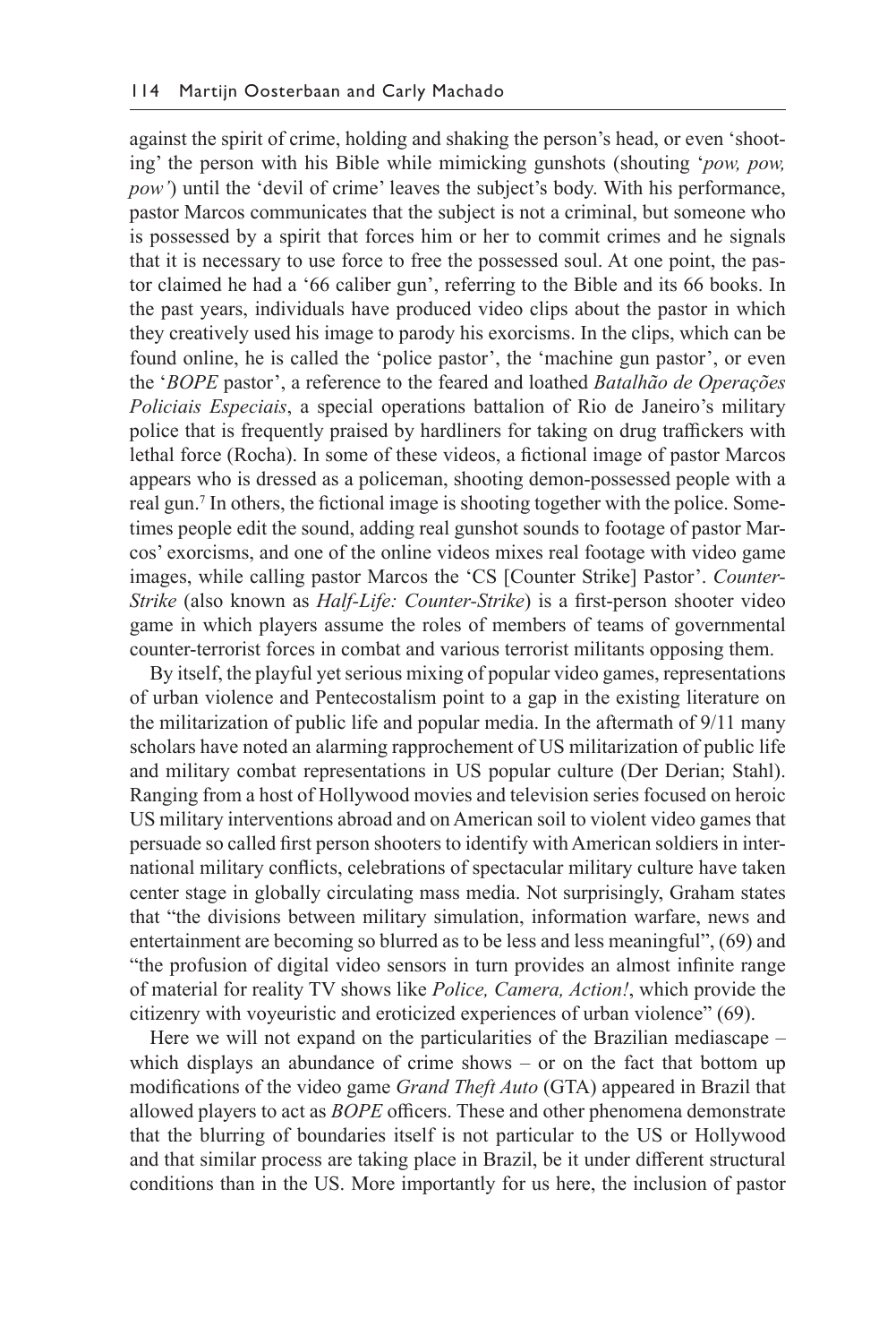Marcos within such video game simulations of urban warfare points to the fact that religious groups can also be included in the new media of military urbanism as an imagined counterforce to insurgent subjects. In such a scheme, pastor Marcos' exorcism performances are presented as a social technology able to discipline bodies and souls in the urban war of Rio de Janeiro. Religiously minded audiences receive a "voyeuristic and eroticized" live experience of Rio's urban spiritual battle.

For the purpose of this chapter, it is important to highlight that beyond the religious interferences in urban warfare, ADUD also established a formal alliance with a UPP in Rio de Janeiro during the pacification period. This alliance was mediated by what is formally known as a *therapeutic community*. Therapeutic communities in the state of Rio de Janeiro are commonly understood to be rehab clinics for those who suffer from drug addiction. In practice, however, they are hybrid institutions of which the majority is operated by religious institutions. Rehabilitation clinics in Rio are employed by state and non-state parties to manage the violence and to control the 'dangerous populations'. Those who are taken to these 'therapeutic' facilities may suffer from different predicaments, but definitely not only drug addiction. Undisciplined members of Rio's drugs gangs (*comandos*) are frequently brought there by their peers in order to give them a time-out which allows them to take a step back from the mess they are involved in, and to help them to avoid severe corporal punishment or even death. Police officers sometimes take a troubled person to a therapeutic community instead of taking him or her to a police station, offering the opportunity of rehabilitation, and a warning that next time it might go down differently. Strikingly, many of the therapeutic communities in Rio de Janeiro are run by Pentecostal churches. In general, the long-lasting alliance between the state and the evangelical churches in the field of drug dependency control and prevention is widely accepted in Rio de Janeiro. Pentecostal churches generally preach abstinence from alcohol, smoking and chemical substances and the Rio de Janeiro state and municipal governments depend on close partnerships with religious institutions to run the extremely precarious public programs for the treatment of drug addiction.

Despite the emphasis on treatment, recuperation and therapy, the formal responsibility for the state-religion partnership embodied in the therapeutic communities lies not with the (Federal) state ministry of health but with the (Federal) state ministry of justice. The state ministry of health is responsible for the inspection of these facilities, but the process of establishing funding criteria and selecting those communities that will receive public funding is carried out by the state ministry of justice. This bureaucratic structure reveals the implicit goals of the state policies regarding the rehabilitation clinics: therapeutic communities serve as important governmental-religious intervention technologies aiming at governing the poor and 'dangerous' populations of the city's peripheries and *favelas*.

In May 2010, ADUD's institute for drug addiction treatment was officially declared a state public utility, which also opened the way for a formal partnership between an UPP in the *favela* Turano (located in the neighborhood Tijuca)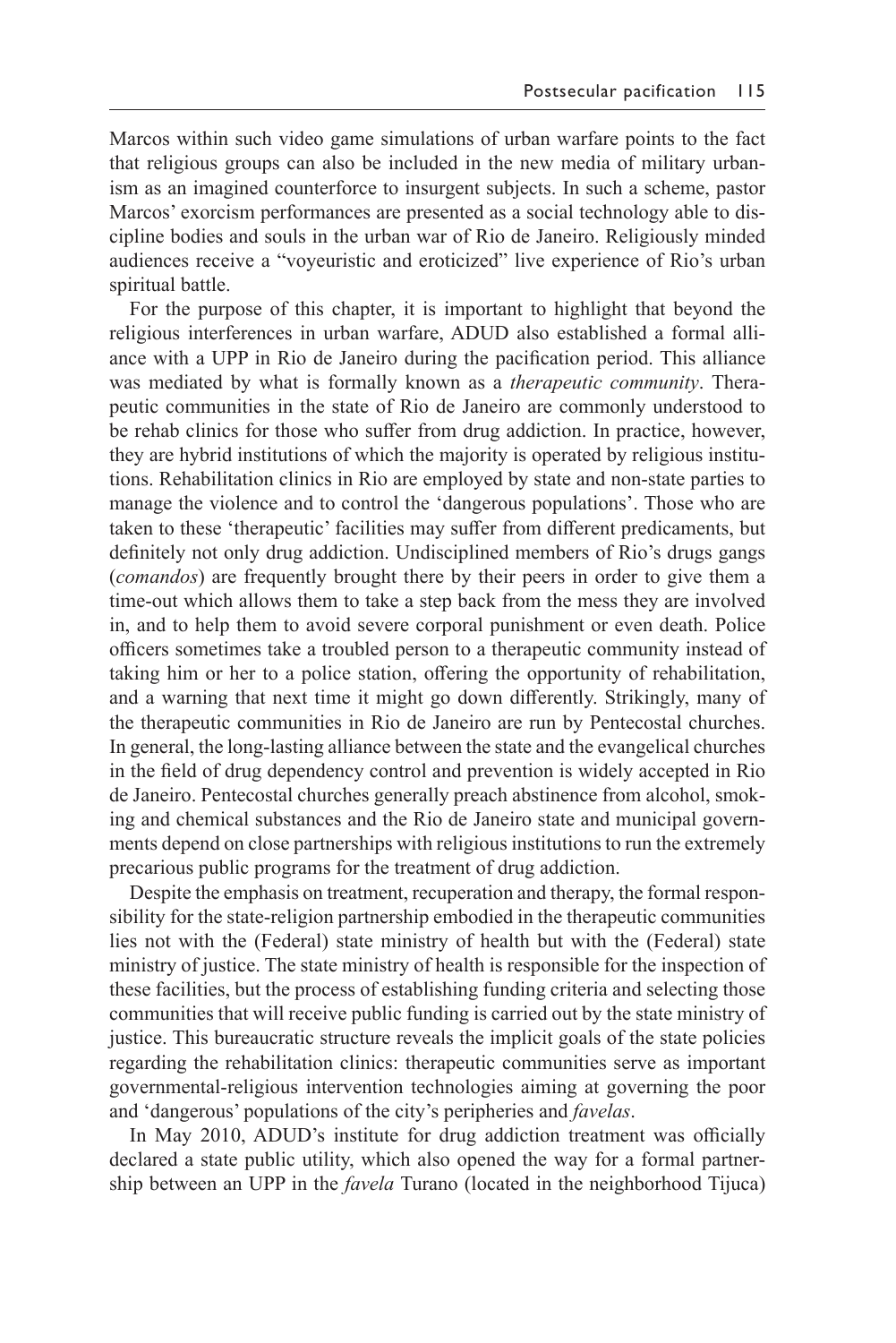and ADUD. During the pacification period the UPP-ADUD relationship was primarily mediated by the church's therapeutic community. As part of the alternative management of urban violence, therapeutic communities receive and shelter populations living at the margins of the state, inhabiting the folds of the legal and the illegal. In line with the previous description, church members involved in the therapeutic community effectively served as an auxiliary force of the state in the government of the populations of pacified areas. Nevertheless, such governance attained a particular Pentecostal twist in the process. Adding religious (born-again Christian) conversion and exorcism to the treatment of people that arrive at the therapeutic community seemingly produces a win-win situation *and* a multi-purpose treatment. The analogy between demonic possession and addiction – inflictions that both can be presented as involuntary afflictions instead of signs of immoral character – allows parties to transform the dichotomous frame that unequivocally separates the good citizens from the bandits, while also presenting the cure to crime and addiction at the same time. More than a simple disease, drug addiction is closely connected to spiritual evil, and beyond treatment alone, Pentecostal therapeutic communities provide a form of care that tackles all evils at once: physical, moral, spiritual and social. Subsequently, the dangers posed by crime can be translated into the dangers posed by drugs, and treatment of addiction became a path to moral recovery for the (perceived) *comando* member or affiliate.

As a kind of recuperation machine, ADUD manages to include in their activities hundreds of so called 'ex-bandits' who – even though belonging to a Pentecostal church – deliberately remain 'in action', facing the challenges of Rio's violent urban scene. As discussed before (Birman and Machado), ADUD does not ask the recuperated 'ex-bandits' to forget their past but to constantly relive it in order to testify and act like a living testimony. Their stories – generally brought with much fervor – are considered priceless tools that can rescue others who, just like them, are desperately hoping to live a different life outside criminal gangs. Instead of fully closing off their past, their criminal life becomes part of their new redeemed life as a potency to act and to mediate. As such, they continue to be part of the game, not changing sides, but operating as a new and third component. They are neither bandits nor policemen, but remain in the field to rescue those who desire spiritual exile. In some cases, gangs of 'ex-bandits' actively interfere when *comando* members want to punish members that have broken a code or are suspected of betrayal or theft. In such cases, they plea to take them off *comando* hands, to extract them from the scene, to pacify them. The church's crew of 'exbandits' can thus be perceived as a kind of spiritual urban militia operating in the peripheries of the city, helping to protect local communities.

# **Conclusion**

Although we could only sketch a number of transformations that took place during the so-called pacification years of Rio de Janeiro, the material presented here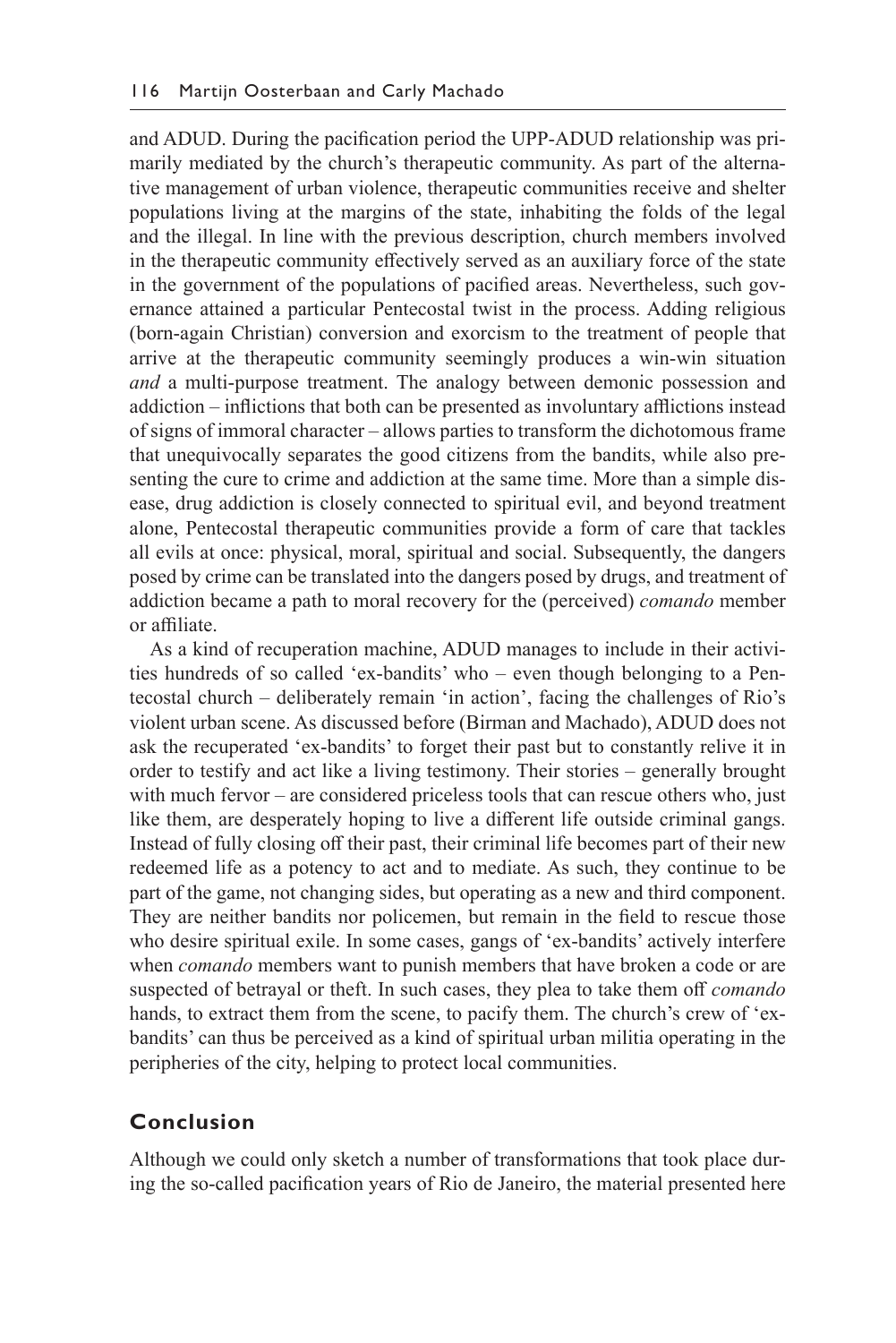demonstrates that the urban transformations that occurred in light of the consecutive mega events in Rio de Janeiro spurred a widespread militarization of city life, be it in the form of the previously inconceivable military occupation of whole urban areas or in the form of pacification units (UPPs) run by the military police. These transformations by and large confirm Stephen Graham's suggestion that we are dealing with what he has coined "new military urbanism" (Graham). Nevertheless, we find the framing of urban religion in Graham's work insufficient to understand the new kind of quasi-military regulation of urban social life. While Graham recurrently pictures religion as something that stands outside military urbanism or as something 'threatening' that fuels its emergence, the developments in Rio de Janeiro in the past decade show that in many cases we are actually dealing with something we might better call religious-military urbanism. This religious-military urbanism entails the fusion of military interventions on national soil under democracy and religious modes of governing urban territories and – in the spirit of Grahams new military urbanism – also entails the proliferation of mediatized (pop) cultural events and products. In the cases presented here, these range from television shows to music events and video games. To frame our understanding of religious-military urbanism we engage with an approach that has become known as postsecular urbanism (Beaumont and Baker; Berking et al.). Whereas this approach helps us to address some of the flaws we identify in Graham's work, to understand better how state, religious and commercial parties together produce a new kind of urban social life we want to add that the rationale for such collaborations is not necessarily care or welfare in the manner often described in the existing literature. In a context of "fragmented sovereignty" (Davis) such as encountered in Rio de Janeiro where armed gangs and *milícias* control urban territories, military and police forces teamed up with Pentecostal and Catholic leaders in *favelas* to regain control of the urban areas. This religious-military cooperation combined two powerful tropes of sovereign power: the Brazilian nation state and divine supremacy. Our cases show that even when religious-military cooperation is framed as 'therapeutic', the forces that drive such cooperation regard the cityscape as a worldly and spiritual battlefield riddled with criminals and bandits. Maneuvers on this battlefield predominantly aim to *pacify* the urban population and implicitly and explicitly refer to the possibility of highly violent interventions that eliminate rather than recuperate urban citizens.

## **Notes**

- 1 This chapter was written in the frame of the NWO (Netherlands Organization for Scientific Research) funded project: 'The Popular Culture of Illegality: Criminal Authority and the Politics of Aesthetics in Latin America and the Caribbean', headed by Rivke Jaffe and Martijn Oosterbaan. We want to thank NWO wholeheartedly for their support. We also want to thank the editors of this volume for their encouragement to develop our chapter and Antonius Robben for his detailed advice on how to improve it.
- 2 The main operation that served as reference for the army's role in the Peace Policy actions in Rio de Janeiro was the United Nations Mission for the Stabilization of Haiti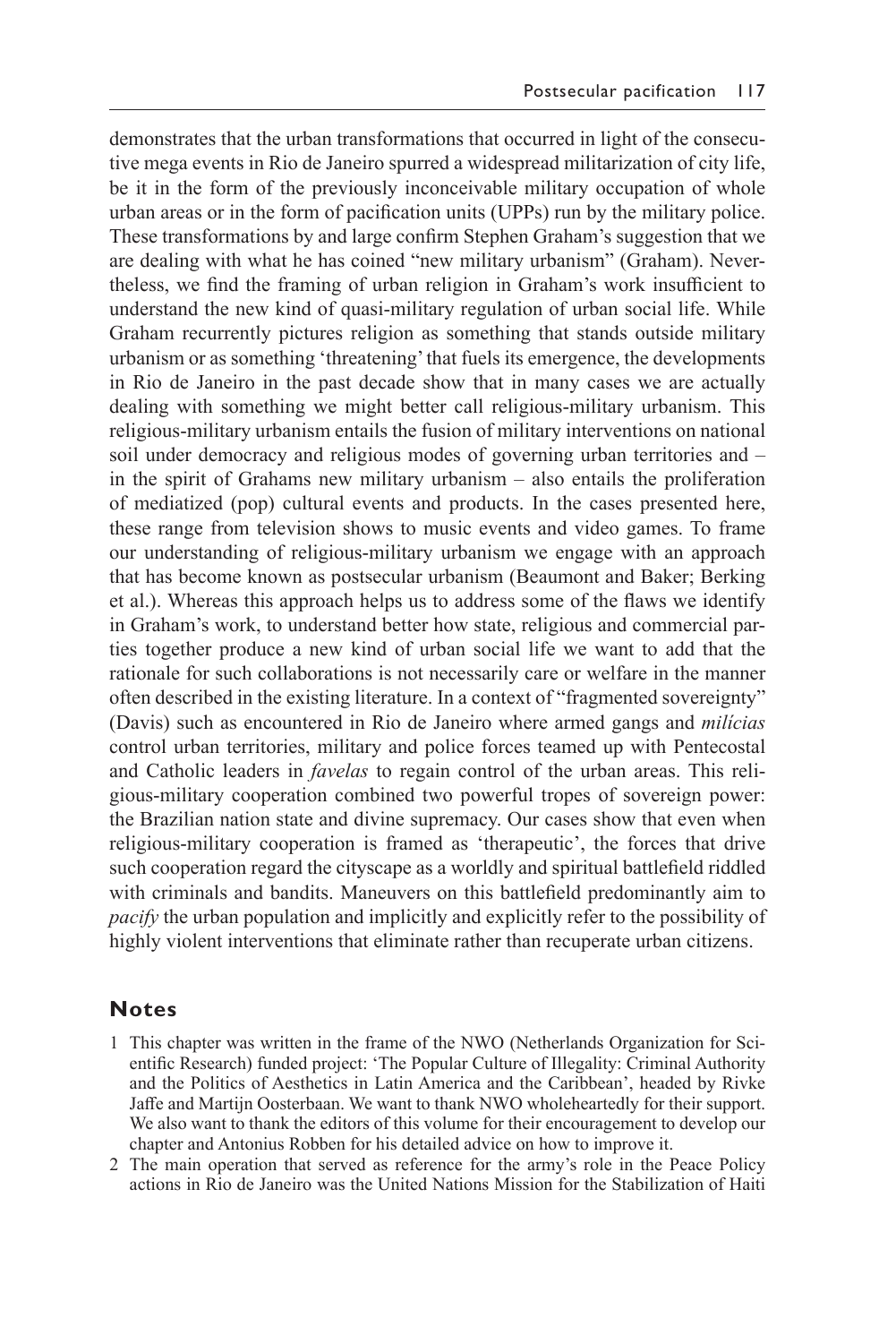(MINUSTAH). In operation since 2004, the UN Peace Mission in Haiti has enlisted soldiers from different countries, including Brazil.

- 3 See the online Globo article: "Para Exército, ocupar Alemão é mais difícil que guerra e missão no Haiti", [http://g1.globo.com/brasil/noticia/2012/08/para-exercito-ocupar](http://g1.globo.com)[alemao-e-mais-dificil-que-guerra-e-missao-no-haiti.html](http://g1.globo.com). Translation ours.
- 4 Clearly, military practice aimed at winning 'hearts and minds' of populations in occupied territories is not confined to Brazilian Military forces. For example, John D. Kelly et al. point to the US military 'cultural turn' following the wars in Iraq and Afghanistan. According to the authors, this turn involved the revitalization of counterinsurgency practices that support US control of occupied territories (Kelly et al.).
- 5 Both Gonçalves and Esperança (2016) did important research on the relationship between the Brazilian army and religious actors in Complexo do Alemão in the context of Operation Archangel. Much of the ethnographic data we discuss here are part of the collective findings in the context of the research project "*Crime e religião: mediadores sociais do processo de pacificação na região metropolitan do Rio de Janeiro*" (2010– 2016), under the coordination of Carly Machado. For more, see Machado et al.
- 6 Gonçalves' work focuses specifically on the actions involving the chaplains in the field.
- 7 Strikingly, in the original footage of the scene where the pastor 'shoots' with his hands, he shouts: "I'm going to trade a shot with him [the devil]. I'm angrier than a *BOPE* police officer."

## **Works Cited**

- AlSayyad, Nezar. "The Fundamentalist City?" *The Fundamentalist City?: Religiosity and the Remaking of Urban Space*, edited by Nezar AlSayyad, and Mejgan Massoumi, Routledge, 2011, pp. 3–26.
- Beaumont, Justin. "Transcending the Particular in Postsecular Cities." *Exploring the postsecular: The Religious, the Political and the Urban*, edited by Arie L. Molendijk, et al., Brill, 2010, pp. 3–18.
- Beaumont, Justin, and Christopher Richard Baker, editors. *Postsecular Cities: Space, Theory and Practice*. Continuum, 2011.
- Berking, Helmuth, et al., editors. *Religious Pluralism and the City: Inquiries into Postsecular Urbanism*. Bloomsbury, 2018.
- Birman, Patricia, and Carly Machado. "A violência dos justos: evangélicos, mídia e periferias da metrópole." *Revista Brasileira de Ciências Sociais*, vol. 27, no. 80, 2012, pp. 55–69.
- Braidotti, Rosi, et al., editors. *Transformations of Religion and the Public Sphere: Postsecular Publics*. Palgrave Macmillan, 2014.
- Cloke, Paul, and Justin Beaumont. "Geographies of Postsecular Rapprochement in the City." *Progress in Human Geography*, vol. 37, no. 1, Feb. 2013, pp. 27–51. doi:10.1177/ 0309132512440208.
- Cunha, Christina Vital da. "Religião e criminalidade: traficantes e evangélicos entre os anos 1980 e 2000 nas favelas cariocas." *Religião & Sociedade*, vol. 34, no. 1, 2014, pp. 61–93.
- Davis, Diane E. "Irregular Armed Forces, Shifting Patterns of Commitment, and Fragmented Sovereignty in the Developing World." *Theory and Society*, vol. 39, 2010, pp. 397–413.
- Deeb, Lara, and Mona Harb. *Leisurely Islam: Negotiating Geography and Morality in Shi 'ite South Beirut*. Princeton UP, 2013.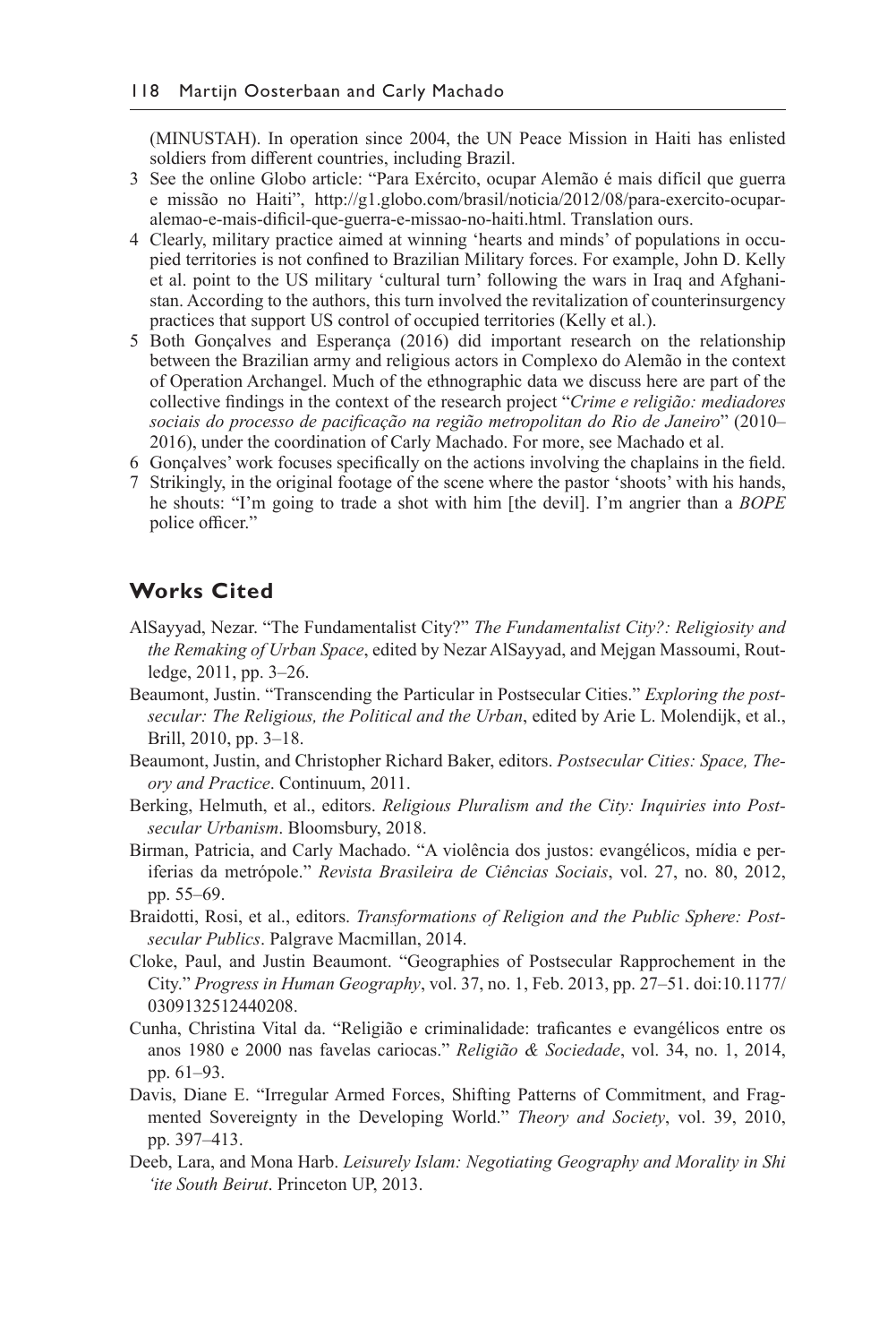- Der Derian, James. *Virtuous War: Mapping the Military-Industrial-Media-Entertainment-Network*. Routledge, 2009.
- Esperança, Vinícius. *"O foco de todo mal": estado, mídia e religião no Complexo do Alemão*. Editora Multifoco, 2017.
- Farias, Juliana, et al., editors. *Militarização no Rio de Janeiro: da pacificação à intervenção*. Mórula, 2018.
- Garmany, Jeff. "Religion and Governmentality: Understanding Governance in Urban Brazil." *Geoforum*, vol. 41, no. 6, 2010, pp. 908–918.
- Gonçalves, Vinicius Rodrigues. "A Cruz e a Espada: disputas e negociações pela pacificação de indivíduos, nações e cidades." MA Thesis, Federal Rural University of Rio de Janeiro, 2014.
- Graham, Stephen. *Cities Under Siege: The New Military Urbanism*. Verso, 2010.
- Hansen, Thomas Blom, and Finn Stepputat. "Sovereignty Revisited." *Annual Review of Anthropology*, vol. 35, 2006, pp. 16.1–16.21.
- Kelly, John D., et al., editors. *Anthropology and Global Counterinsurgency*. U of Chicago P, 2010.
- Lanz, Stephan. "Favelas regieren: Zum Verhältnis zwischen Lokalstaat, Drogenkomplex und Favela in Rio de Janeiro." *Zeitschrift für Wirtschaftsgeographie*, vol. 51, no. 2, 2007, pp. 93–107.
- Lanz, Stephan, and Martijn Oosterbaan. "Entrepreneurial Religion in the Age of Neoliberal Urbanism." *International Journal of Urban and Regional Research*, vol. 40, no. 3, 2016, pp. 1–21.
- Machado, Carly. "'É muita mistura': projetos religiosos, políticos, sociais, midiáticos, de saúde e segurança pública nas periferias do Rio de Janeiro." *Religião e Sociedade*, vol. 33, 2013, pp. 13–36.
- Machado, Carly. "Morte, perdão e esperança de vida eterna: "ex-bandidos", policiais, pentecostalismo e criminalidade no Rio de Janeiro." *Dispositivos urbanos e trama dos viventes: ordens e resistências*, edited by Patricia Birman, et al., FGV Editora, 2015, pp. 451–472.
- Machado, Carly. "Conexões e rupturas urbanas: projetos, populações e territórios em disputa." *Revista Brasileira de Ciências Sociais*, vol. 32, 2017a, pp. 1–21.
- Machado, Carly. "The Church Helps the UPP, the UPP Helps the Church: Pacification Apparatus, Religion and Boundary Formation in Rio de Janeiro's Urban Peripheries." *VIBRANT*, vol. 14, no. 3, 2017b, pp. 75–90.
- Machado, Carly, et al. "Militarização e Religião: alianças e controvérsias entre projetos morais de governo de territórios urbanos pacificados." *Militarização no Rio de Janeiro: da pacificação à intervenção*, edited by Juliana Farias, et al., Mórula, 2018, pp. 142–160.
- Mafra, Clara. "Drogas e símbolos: Redes de solidariedade em contextos de Violência." *Um século de favela*, edited by Alba Zaluar, and Marcus Alvito, Editora Fundação Getulio Vargas, 1998, pp. 277–298.
- Montes, Maria. L. "As Figuras do Sagrado: Entre o Público e o Privado." *História da vida privada no Brasil 4*, edited by Lilia Schwarz, Lilia, Companhia das Letras, 1998, pp. 63–171.
- Olson, Elizabeth, et al. "Introduction Religion and Place: Landscape, Politics, and Piety." *Religion and Place: Landscape, Politics, and Piety*, edited by Peter Hopkins, et al., Springer, 2012, pp. 1–20.
- Oosterbaan, Martijn. "Sonic Supremacy: Sound, Space and the Politics of Presence in a Favela in Rio de Janeiro." *Critique of Anthropology*, vol. 29, no. 1, 2009, pp. 81–104.